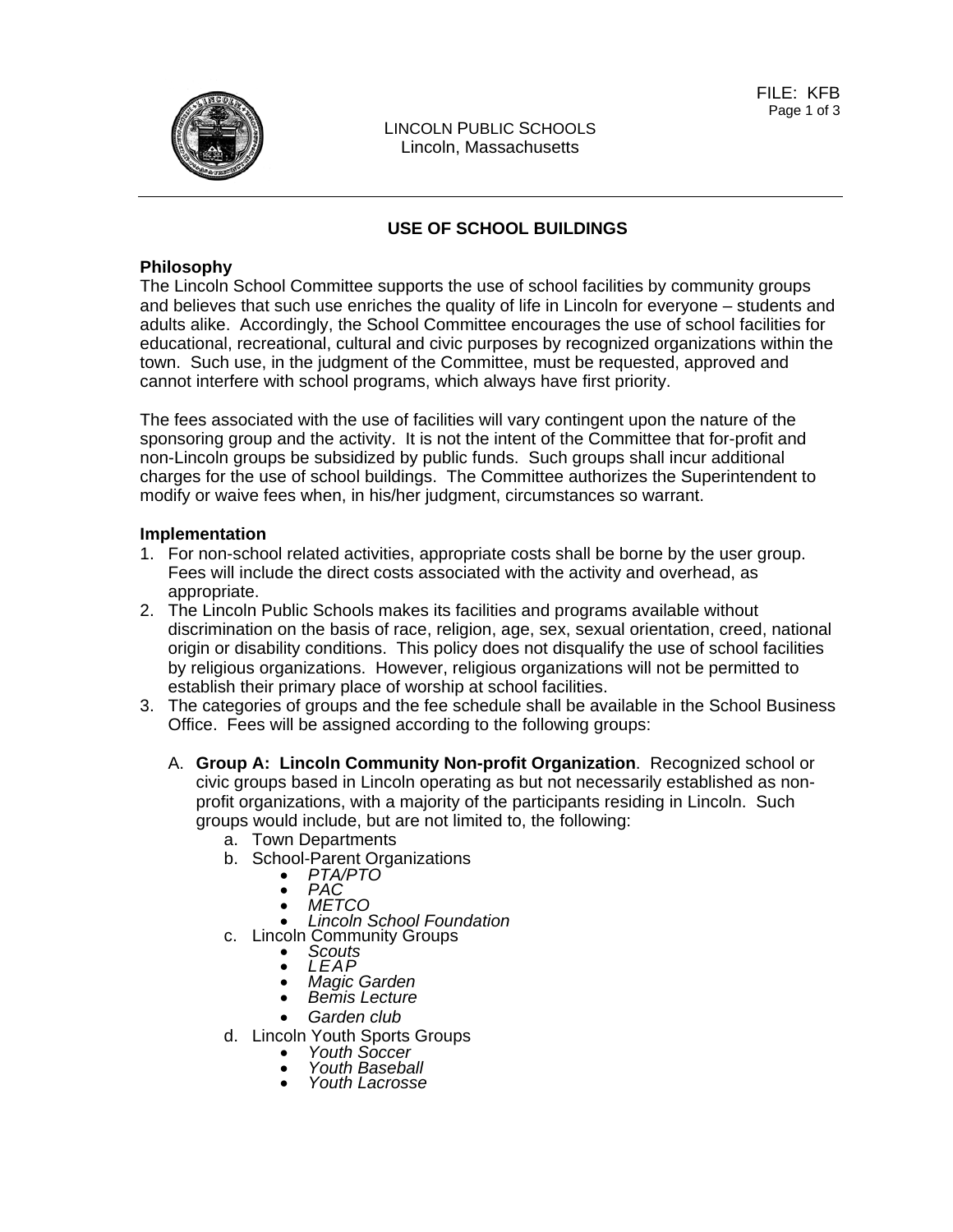- B. **Group B: Lincoln Community For-profit.** For-profit groups with a majority of the participants residing in Lincoln. Examples include:
	- a. Magic Soccer Camps
	- b. Burke Soccer Camps
- C. **Group C: Non-Lincoln Community Non-profit**. Recognized non-profit groups in which there is not a majority of the participants residing in Lincoln, and Lincoln residents sponsoring privately-organized functions or activities. Examples include:
	- a. Mass Audobon Society
	- b. Food Project
	- c. 4-H Fife and Drum Corps
	- d. Privately-run sports camps, clubs and educational activities
- D. **Group D Non-Lincoln Community For-profit**. For-profit groups with less than a majority of the participants residing in Lincoln. Examples include:
	- a. Dance and music companies, ensembles, choruses, etc: recitals, practices, performances, expositions
	- b. Privately-run sports camps, clubs and educational activities
	- c. Private companies located inside or outside of Lincoln
- 4. The School Committee requires that adequate Lincoln public Schools staff be scheduled to ensure the security of the building and to provide for expedient cleaning. The terms of existing labor contracts will be followed.
- 5. All user groups shall save and hold harmless the Lincoln Public School Committee, Lincoln Public Schools and its officers and employees and assume responsibility for all liabilities arising from incidents as a result of use of the activity. The School Committee working through its Superintendent may request a certificate of insurance with the Town of Lincoln and/or Lincoln Public Schools as Named Insured.
- 6. The School Department reserves the right to schedule events in the facility that is most appropriate, given the size of the group and nature of the activity. The Lincoln Public Schools does not normally rent its technology spaces. Special requests may be considered by the Superintendent.

### **Facility Scheduling and Priorities of Use**

Under the supervision of the Superintendent, the Principals and the Recreation Department Director will approve and schedule the use of School Facilities. Every reasonable effort will be made to accommodate all requests for the use of Lincoln School Buildings at all times, but in the event of scheduling conflicts, building use shall be determined by the priorities of use outlined below.

- 1. School Department activities
- 2. After-school student programs approved by the School Committee
- 3. Recreation Department programs
- 4. School-parent organizations
- 5. Lincoln community organizations student-centered
- 6. Lincoln community organizations adult-centered
- 7. Lincoln residents as individuals.
- 8. Non-Lincoln community organizations non-profit
- 9. Non-Lincoln community organizations for profit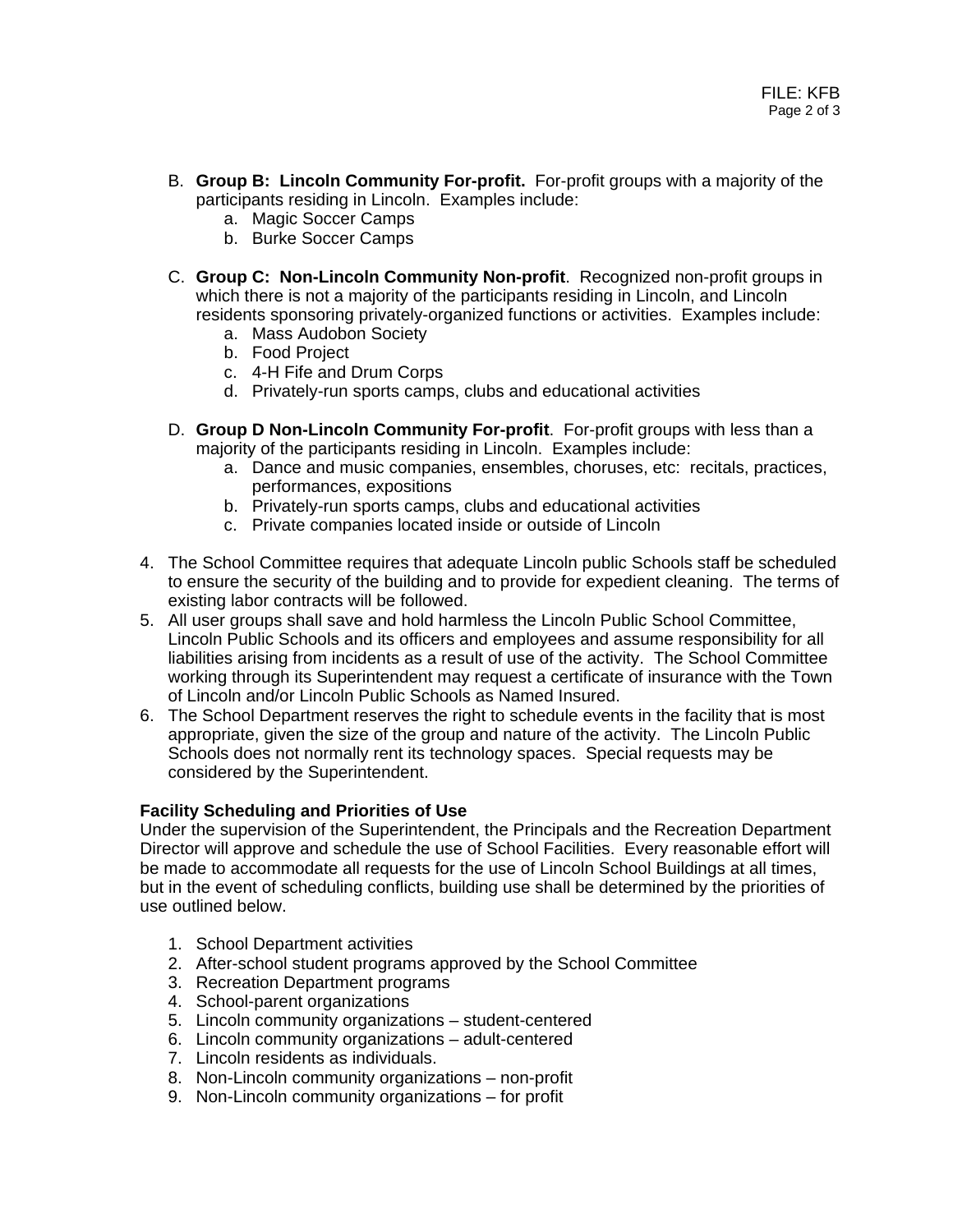This system is designed to preserve the School Department's primary commitment to the children of Lincoln, Hanscom, and Boston. Final authority for all matters relating to school building use will ultimately rest with the Superintendent of Schools or his/her designated representative.

### **Regulations and Fee Schedule**

All user groups will adhere to the "Regulations Governing Use of School Facilities" which will be published from time to time by the School Department. The School Committee reserves the right to limit or exclude the use of the School facilities by any group that violates one or more of the regulations.

The School Department will publish from time to time a schedule of fees for use of School facilities by the various groups defined above. Both the Regulations Governing Use of School Facilities and the Fee Schedule will be available for inspection in the Business Office.

#### **Use of Funds**

Funds received in connection with the rental of school facilities will be deposited into a separate revolving account. Such funds will be used to pay associated costs of the activity, including custodial and maintenance craftsmen wages, make building repairs, replace worn equipment, or offset the costs of energy and custodial supplies.

#### **Review**

The School Committee will review the fee structure for the use of school facilities on an annual basis.

*Voted at May 6, 1996 School Committee Meeting Revised and Voted at June 8, 2004 School Committee Meeting Revised and Voted at March 27, 2008 School Committee Meeting*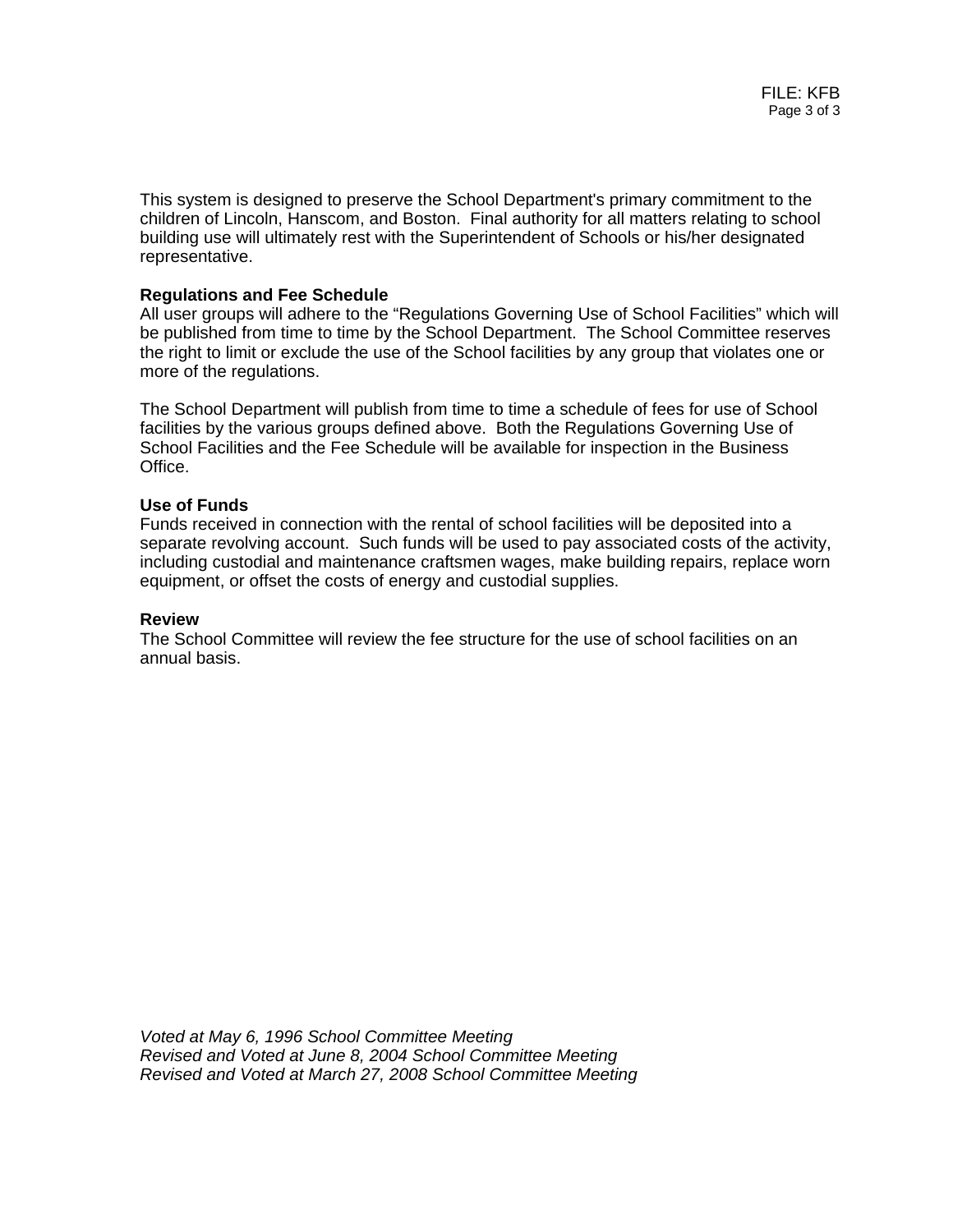

# **Fee Schedule for Use of School Facilities for the period July 1, 2011 through June 30, 2013**

## **Service Fees.**

- 1. **Custodians.** For functions, a custodian must be present to safeguard school property and to clean the facilities used. Charges for custodial service are incurred when the use of buildings and facilities require custodians to work overtime, or when additional costs are incurred as determined by the Administrator for Business and Finance. Custodial charges will be \$39/per hour for Fiscal Year 2012 and \$40/per hour for Fiscal Year 2013, as approved by the Lincoln School Committee.
- 2. On school days, a charge is incurred if the use and/or clean up time extends beyond the normal duty hours of custodians or if the event prevents the custodial staff from completing regular duties. If previous arrangements have not been made to work overtime and a custodian is required to work beyond his/her normal hours, he/she will be paid a minimum four (4) hours overtime.
- 3. On weekends and holidays, charges begin when the building is opened and includes a reasonable period for set up before and clean up after the function is over and everyone has left the building. There is a two (2) hour minimum overtime charge when services are required on weekends and/or holidays.
- 4. On weekends and holidays, the custodian will be compensated for the full number of hours agreed to at the time reservations are made, as indicated on the building use form. If events continue longer than originally scheduled, charges will be added for additional custodial time as well as rental fees. No adjustments will be made for cancellations or reduced hours.
- 5. **Cafeteria Workers.** Kitchen facilities may require an additional food service personnel fee to be determined by the Administrator for Business and Finance.
- 6. **A-V Technician**. An Audio-Visual Technician will be required if the Auditorium lights or sound system will be used, or if display equipment including computers, projectors, etc. is needed. The fee for A-V Technician service is \$25 per hour for Groups A and B, and \$40 per hour for Groups C and D.

## **Rental Fees.**

- 1. Rental fees are in addition to service fees. Rental and service fees may be waived by the Superintendent of Schools or his/her designee. Groups or individuals who seek to have rental fees waived must submit a request in writing to the Superintendent of Schools, explaining why the waiver should be granted.
- 2. All room rates are hourly with a four (4) hour minimum.
- 3. The School Department reserves the right to request a 50% deposit on all rentals, to be received prior to the scheduled event. The deposit will be deducted from the total fee.

|                              | <b>Group A</b>           | <b>Group B</b>           | <b>Group C</b> | <b>Group D</b> |
|------------------------------|--------------------------|--------------------------|----------------|----------------|
|                              | <b>Lincoln Community</b> | <b>Lincoln Community</b> | Non-Community  | Non-Community  |
|                              | Non-Profit               | Profit                   | Non-profit     | Profit         |
| Auditorium                   |                          | \$100                    | \$150          | \$250          |
| Gyms                         |                          | \$50                     | \$75           | \$250          |
| Classroom in<br>Pods A&B     |                          | \$25                     | \$50           | \$150          |
| Kitchen<br><b>Facilities</b> |                          | \$50                     | \$75           | \$100          |
| Library                      |                          | \$30                     | Not available  | Not available  |

All room rates are hourly with a four (4) hour minimum.